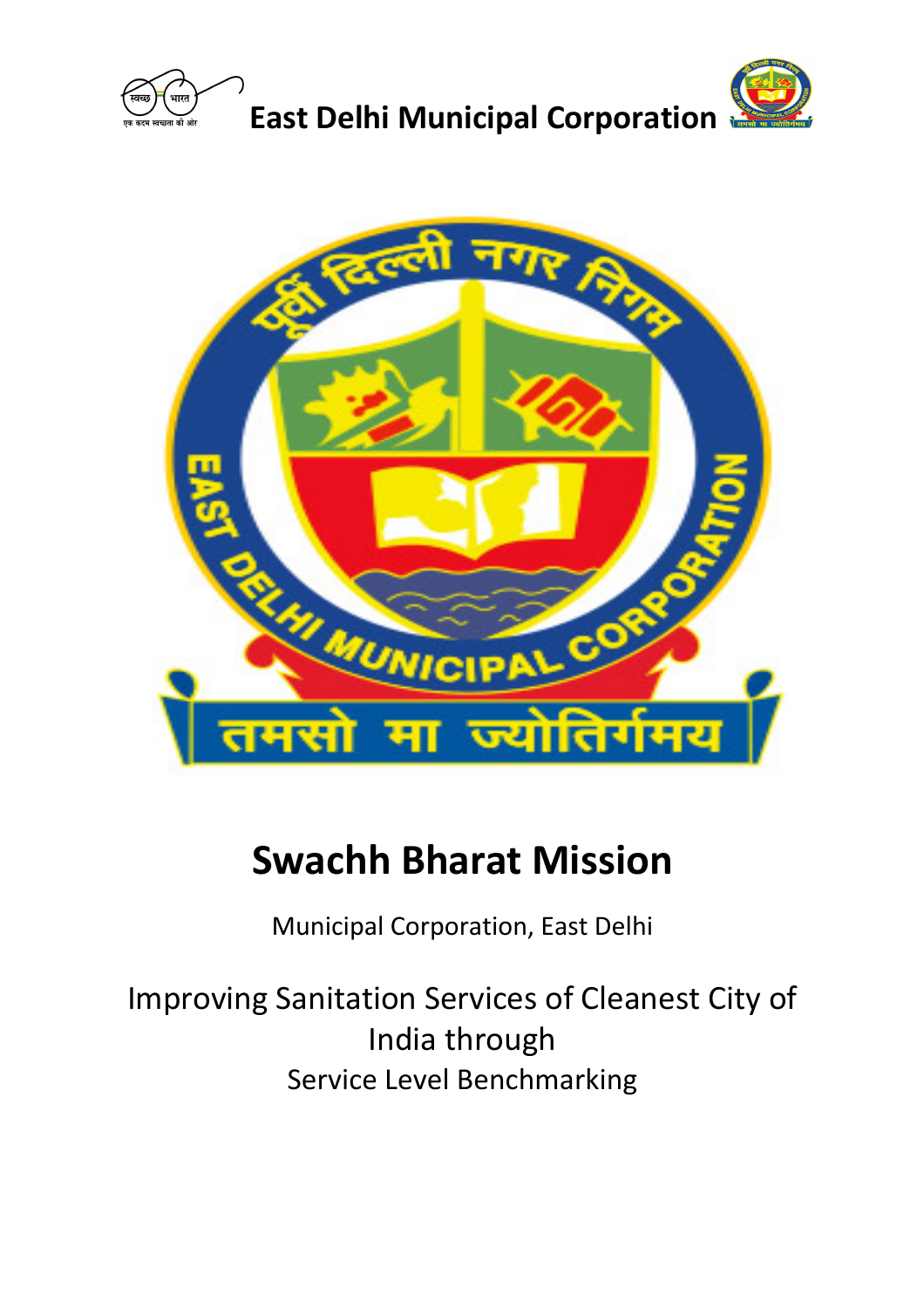



**East Delhi Municipal Corporation**

## **Service Level Benchmarking**

A Handbook on Service Level Benchmarking has been developed and released by the East Delhi Municipal Corporation. It seeks to:

- Define a common minimum framework for monitoring and reporting of the indicators.
- Set-up guidelines on how to operationalize this framework in a phased manner. The framework encompasses indicators.

## **1. Detailed guidelines:-**

## **a. Sanitation Services**

- All households that have space to construct toilet, must construct one. The toilet constructed must be functional and well maintained with water facilities.
- All occupants of households not having space to construct toilet must have access to a community toilet within a diameter of 500 meters.
- All commercial areas must have public toilets within of 1 kilometer of the area.
- Ensure that there is no open defecation and open Urination taking place.
- All CTs/PTs must be operated under the guidelines provided by the Ministry of Housing and Urban Affair/State/ULB.
- Urination Vulnerable points (UVPs) have been identified and removed in the ULB and Urinals have been constructed at required places.
- The city has adequate mobile toilets/toilet facilities for use during festivals and occasions where large gatherings are expected i.e occasions at which the available facilities do not fulfill the requirements/demands, regardless of the frequency of the event.
- Provision of toilet facilities to migrant population/construction workers (at construction sites with 25 or more workers ) providing safe disposal of faecal sludge.
- All residential areas with Resident Welfare Association (RWA's) /housing or mohalla committees must have separate toilet facilities for male and female staff within its premises including non-resident domestic workers, construction workers, maintenance staff, drivers etc. that are always clean and usable. Where RWA or housing Committee does not exist, ULB shall form a committee for this purpose, with approval of the residents of the area.
- Ensure that all operation and maintenance cost from community/ public toilets/urinals and STPs/ FSTPs is maintained through revenue streams such as advertisement rights,user charges, property tax, CSR and other means.
- Carry out structural audit of all CTs/PTs/ Urinals on a regular basis and conducting necessary repairs and renovations based on the outcomes.
- The city has notified against open defecation and open urination and fines/penalties associated. Penalty/ spot fine provisions are also defined against concessionaires/ maintenance authorities in-charge of community/public toilets in their service contract.
- All functional public and community toilets should have provisions based on the guidelines and maintained with all conditions given in ODF, ODF+, ODF++ and Water Plus protocols. In addition , each toilet shall score atleast 90% based on the framework provided in ODF, ODF+, ODF++ and Water Plus protocols as defined by Ministry of Housing Urban Affairs (MoHUA).
- Defining User Charges, if any for all community and public toilets.
- Provision of Personal Protective Equipment (PPE) and cleaning equipment to staff at all CTs/PTs/ Urinals under the ULB.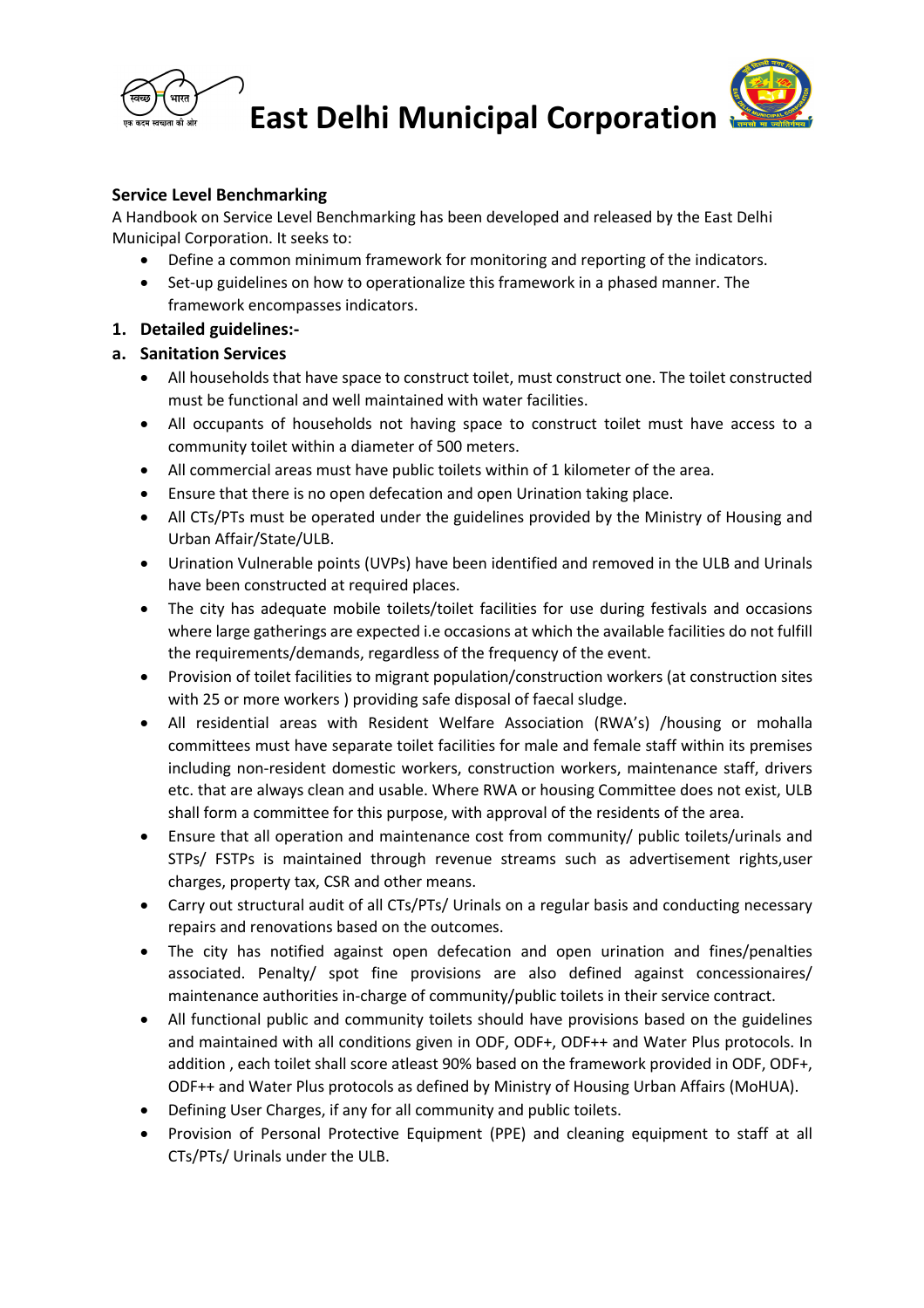

## **East Delhi Municipal Corporation**



- Preparing the city sewerage network plan.
- Maintenance of the sewer networks as per norms, where existing in the city.
- No open discharge into water bodies, drains, open land , etc.
- Containment systems such as septic tanks, twin pits or other on-site sanitation systems as prescribed by CPHEEO or as under SBM -Urban Mission Guidelines.
- Regular and safe emptying, treatment or disposal of septage from such toilets managed as per guidelines laid down by CPHEEO, ULB, SBM(U) or MoHUA.
- All service providers for septic tank cleaning must be registered and licensed by GNN. Operation must be through contract with the respective administration/ authority in the allotted area and must utilize well-maintained mechanized equipment (as per recommendation of National Policy on FSSM or any other governing law/guidelines)
- Safe conveyance and treatment of all faecal sludge as per Central Pollution Control Board (CPCB) standards or as adopted by the ULB.
- Sewage/septage treatment facilities are operated and maintained as per guidelines.
- Treated sludge is disposed of at the designated site or diverted for appropriate recovery/reuse as per guidelines.
- Complaint redressal system maintaining logs of receipt and resolution reports of complaints for overflow / leakage issues/ any other issues resolved within defined period.
- GNN has notified about fines against persons/ desludging operators dumping untreated faecal sludge in drains or open area.
- All IHHLs, CTs and PTs should adhere to all the conditions laid down by the governing guidelines strictly.
- Provide personal protective equipment (PPE) to staff to provide mechanical emptying services.

## **b. Water Supply and Water Connectivity**

- Full coverage of water supply connections in the ULB.
- Assess the extent of metered water connections in the ULB.
- Monitor efficiency in redressal of customer complaints in the ULB.
- Maintain efficiency in collection of water supply-related charges in the ULB.

#### **c. Storm water Drainage**

Extent and effectiveness of the network are emphasized upon to assess storm water drainage systems performance. Financial sustainability of such infrastructure does not yield any direct revenues hence, such is not considered. Coverage of SWDs is the indicator.

## **d. Waste Water Management**

- Sewer network coverage of all toilets (CTs/PTs/IHHLs/etc.) in the city.
- Adequate number of waste water treatment facilities with capacity equal/ more than the current requirement.
- Assess the extent of reuse and recycling of waste water.
- Monitor the efficiency in redressal of customer complaints.
- Maintaining efficiency in collection of sewerage-related charges.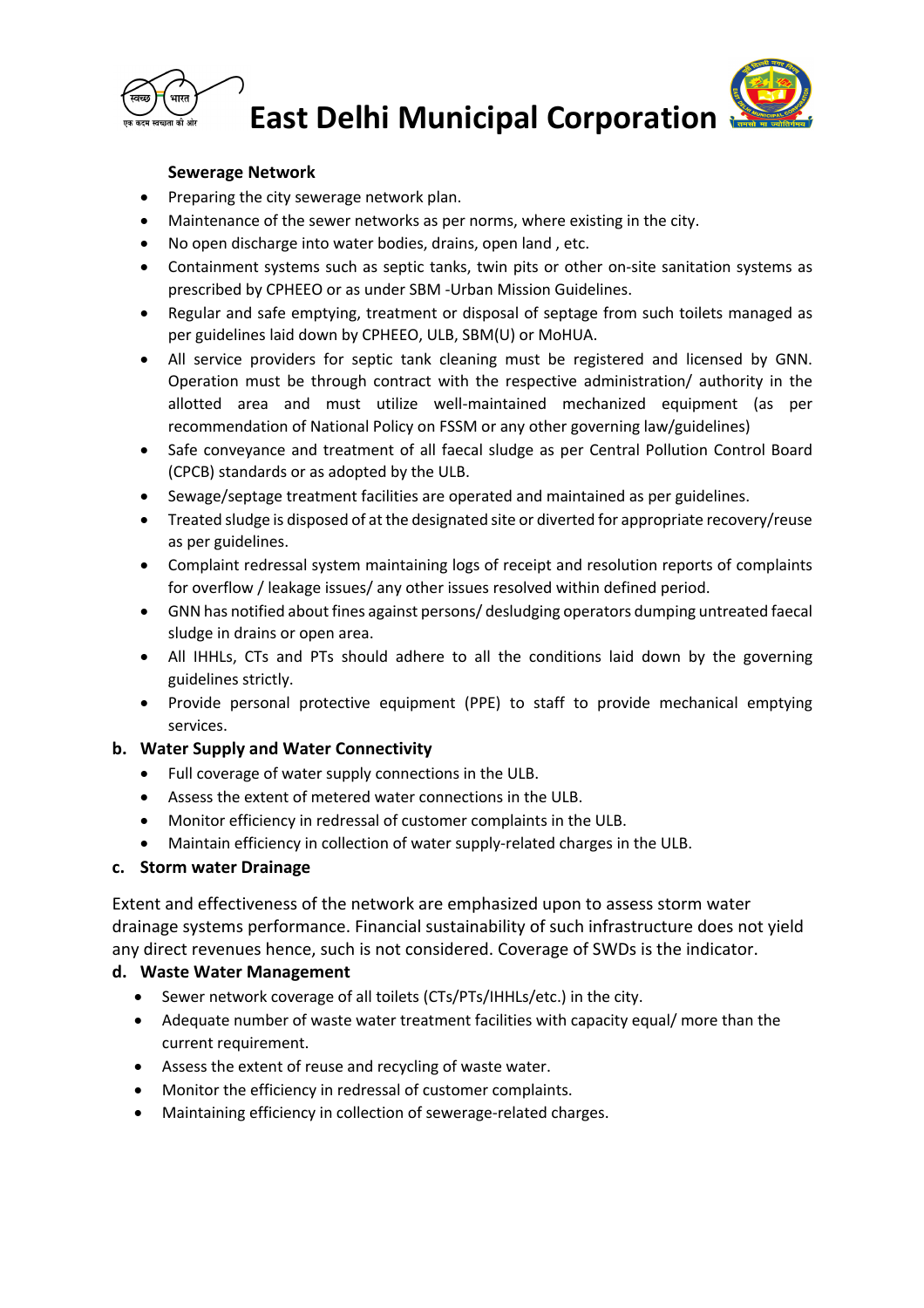

**East Delhi Municipal Corporation**



## **2. Monitoring Guideline:-**

## **a. Necessary Facilities in all Community and public toilet**

| Sr. No.                          | <b>Condition</b>                                                                     |  |
|----------------------------------|--------------------------------------------------------------------------------------|--|
| <b>Cleanliness</b>               |                                                                                      |  |
| 1.                               | All toilet seats and urinals must be clean an usable at any times.                   |  |
| 2.                               | Wash basin(s) must be clean and usable at any time.                                  |  |
| 3.                               | Toilet floor neat and clean, swept and mopped always.                                |  |
| 4.                               | Mirrors, if available, are clean and polished.                                       |  |
| 5.                               | Litter bins are available and cleaned regularly for each toilet seat.                |  |
| 6.                               | Cleaning and maintenance roster must be maintained on regular basis and a            |  |
|                                  | separate roster for duty of the concerned staff and opening and closing chart        |  |
| <b>Support infrastructure</b>    |                                                                                      |  |
| 7.                               | Availability of water for cleaning and usage purposes.                               |  |
| 8.                               | Soap or soap Dispensers must be available and operational.                           |  |
| 9.                               | Leakage free usable taps and fittings connected with water tank or outside           |  |
|                                  | structure with water available during open hours.                                    |  |
| 10.                              | Adequate ventilation available (vents, slanted glass slats or exhaust fan)           |  |
| 11.                              | Premises must be well lit, with each seat having its own light point which are       |  |
|                                  | functional.                                                                          |  |
| 12.                              | All doors must have bolt mechanism installed which are functional.                   |  |
| <b>Accessibility</b>             |                                                                                      |  |
| 13.                              | Entrances must be gender-segregated, i.e. distinct entrances for males and           |  |
|                                  | females, if both facilities are available in single block.                           |  |
| 14.                              | Accessibility entrance (like ramp, stairs) for access to the specially abled persons |  |
|                                  | upto the toilet block.                                                               |  |
| 15.                              | Toilets must have visible signage showing that the facility is available for use     |  |
|                                  | within 3 meters of the toilet and also the area is encroachment free from any        |  |
|                                  | unauthorized activity.                                                               |  |
| 16.                              | Public/Community Toilet is visible on Google Maps toilet locator as 'SBM Toilet.'    |  |
| <b>Operation and Maintenance</b> |                                                                                      |  |
| 17.                              | Untreated faecal sludge/septage and sewage from the toilet must not be               |  |
|                                  | discharged or dumped in grains or open areas water bodies.                           |  |
| 18.                              | Staff is provided with necessary supplies of prescribed cleaning equipment,          |  |
| 19.                              | Contact information of supervisor, supervisor's agency and area Sanitary             |  |
|                                  | Inspector must be prominently displayed.                                             |  |
| 20.                              | Complaint registration and redressal mechanism is in place and functioning, all      |  |
|                                  | complaints, maintenance issues or incidents must be resolved within 24 hours.        |  |